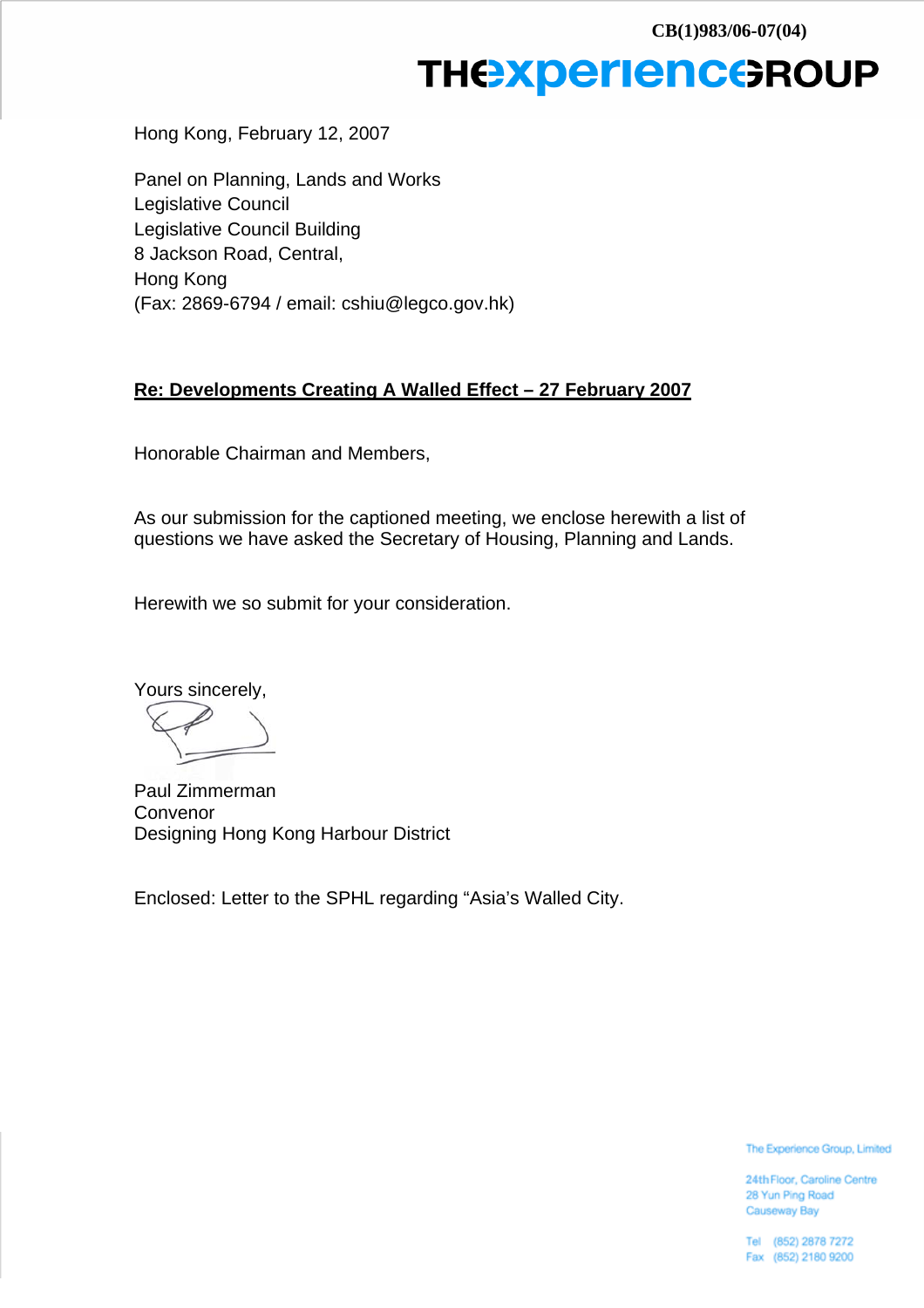# **THE EXPERIENCE ROUP**

12 February 2007 **By Mail and By Fax** 

Honorable Michael Suen Secretary for Housing, Planning and Lands 18/f Murray House Garden Road, Central Hong Kong

Fax: (852) 2537 5139

## **Hong Kong – Asia's Walled City**

Public calls for reducing density have been captured during the Metroplan Review (1999-2001), the 2030 Study and the Council for Sustainable Development (2004).

Today, a growing number of neighborhood organizations are highlighting the blight of ever larger building complexes appearing around Hong Kong. Many of these wall type buildings are appearing along the harbour-front 'wrapping' and 'shielding' the districts behind them.

The result is:

- 1. A loss of sun light;
- 2. Poor air ventilation;
- 3. A loss of visual corridors;
- 4. A strain on our transport facilities (specifically our road networks);
- 5. A rapid deterioration of the public domain the street level environment;
- 6. Given Hong Kong's unique topography (and as we can't move the mountains and have decided to keep the harbour) the ever increasing density is leading to permanent traffic congestion;
- 7. In addition, SARS has alerted the community to the possible public health and hygiene issues related to ever increasing building intensity and overall density.

The Experience Group, Limited

24th Floor, Caroline Centre 28 Yun Ping Road Causeway Bay

Tel (852) 2878 7272 Fax (852) 2180 9200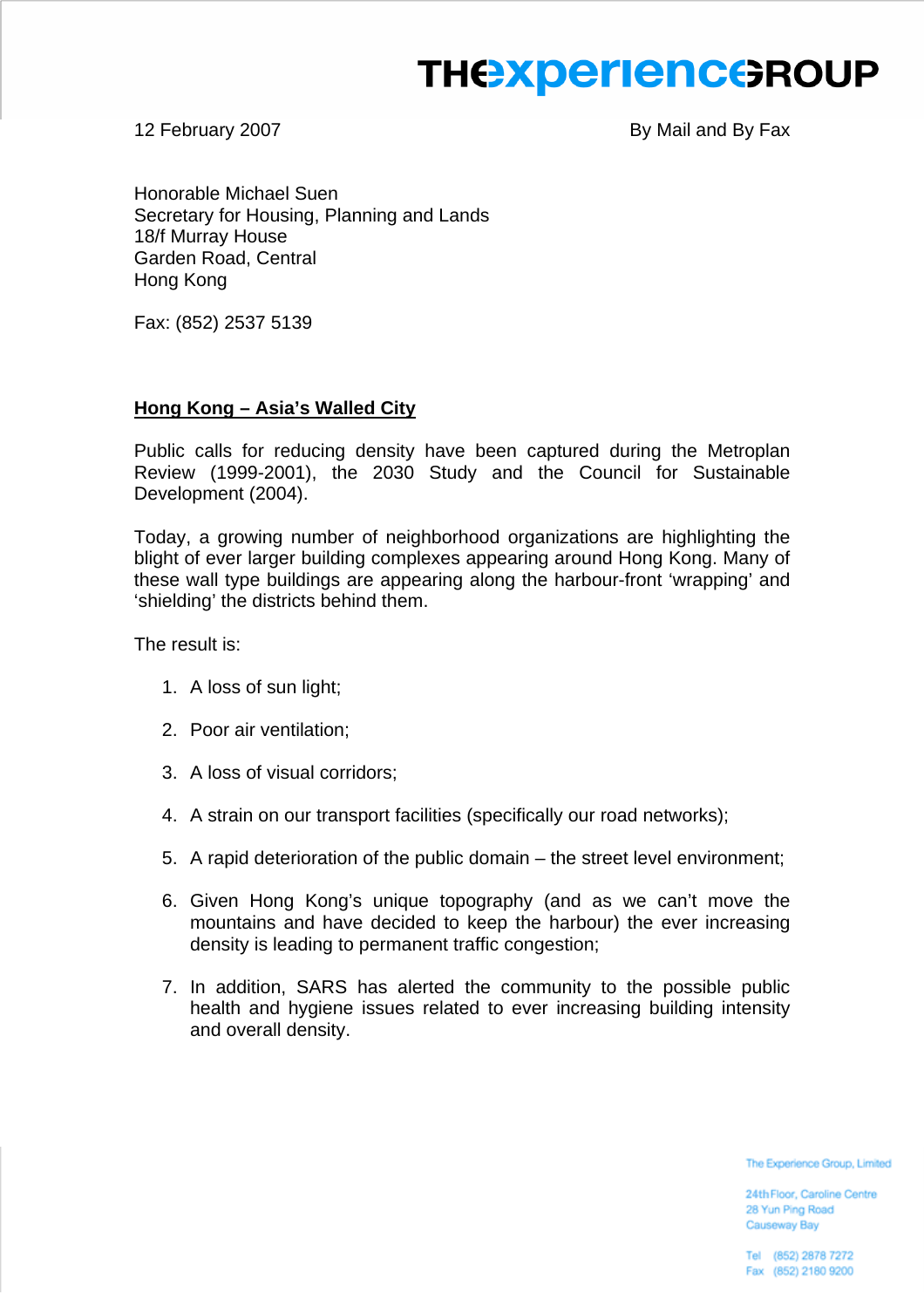### **Why is our planning system controlling density with plot ratios failing?**

Despite plot ratio controls specified on outline zoning plans, ever bulkier buildings are appearing throughout Hong Kong, often excessively bulkier than existing buildings in the same areas, under the same planning controls. In relation to this our questions are as follows:

- **1. Why are ever more buildings appearing which are ever larger and bulkier than others in the same neighborhood?**
- **2. What are the reasons why these buildings are bulkier?** 
	- a. Is this due to larger plot sizes? If so, why are plot sizes so much larger for new developments? What are the planning benefits and costs?
	- b. Is it the result of the policy to finance rail, transport facilities, cultural venues and urban renewal with property development rights immediately linked to these sites?
	- c. Is it due to the different plot ratios being applied? If so, why?
	- d. Are there other reasons? If so, what is a comprehensive list of relevant factors?
- **3. Has the Government done any survey of such bigger and bulkier buildings? If so, can an overview(s) be made available prior to 27 February 2007?**

### **4. Has the Government done any analysis of such buildings? If so, what were the reasons identified for the additional bulk?**

- a. Is there a significant gap between the permitted plot ratio and the final plot ratio of these buildings? What is the cause of the difference in these plot ratios?
- b. For KCRC and MTRC related developments, how much of the final plot ratio is the result of station and rail facilities? And how much is caused by other factors?
- c. What is the impact of free gross floor area granted? For what reasons is free gross floor area granted?
- d. Are developers charged a premium for excessive gross floor areas? If yes, how are these calculated? Have these, or are these, charged at full market value? If not, why not?
- e. Are excessive gross floor areas taken into account with lease modifications?